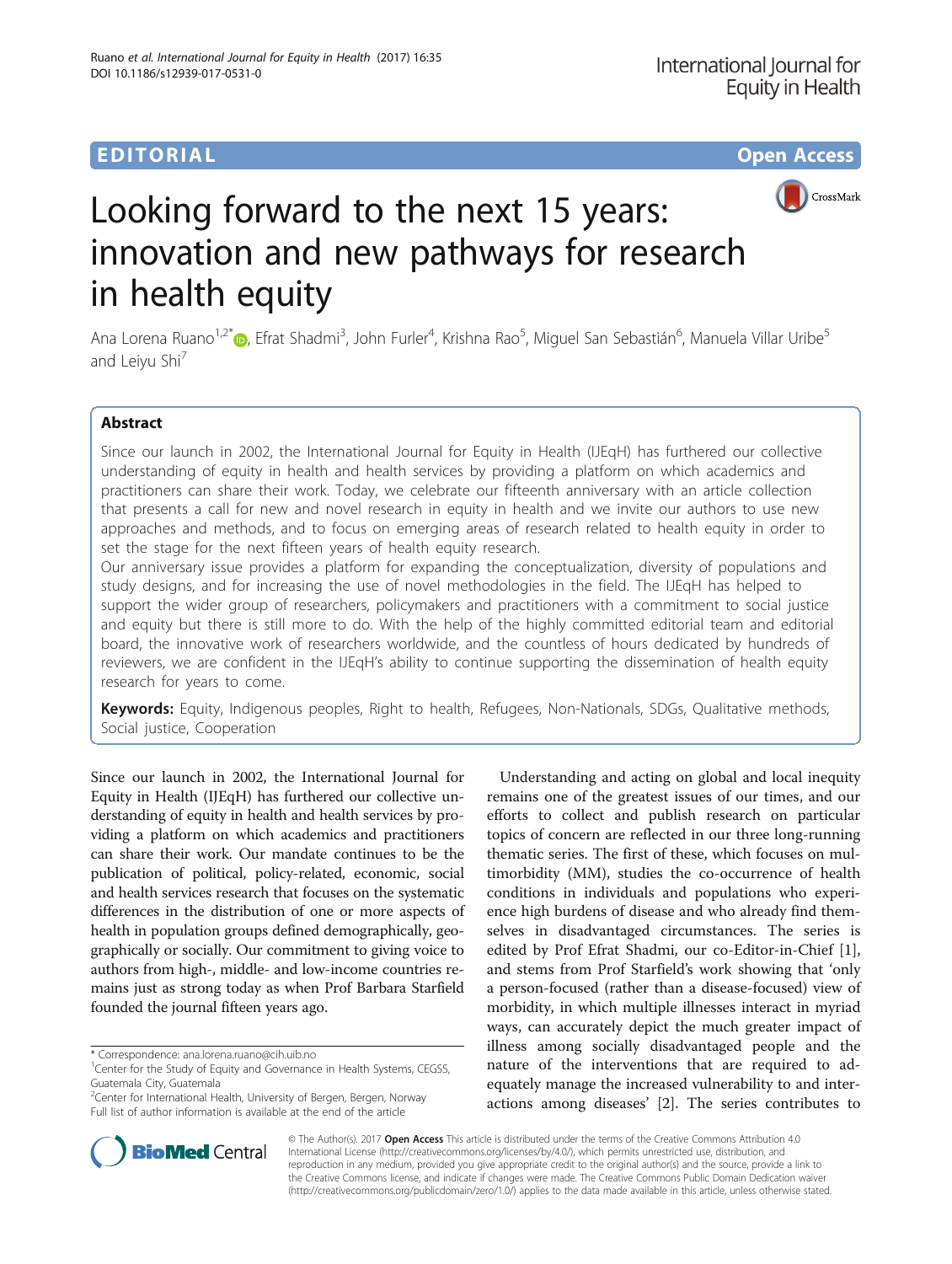the growing body of knowledge on MM and equity and presents an international perspective on the prevalence of MM in diverse population groups [\[3](#page-2-0)], its determinants [\[4\]](#page-2-0) and outcomes [[5\]](#page-2-0).

Our second thematic series deals with the unprecedented economic crisis that has affected Europe, mainly in the southern countries, and is edited by our Associate Editor, Prof Miguel San Sebastián, and Guest Editor Dr Antonio Escolar-Pujolar. While certain macroeconomic recovery has been observed in the last couple of years, the economic situation remains unstable. This is particularly true for the Mediterranean countries, which still face numerous social and economic challenges [[6](#page-2-0)]. This series aims to raise awareness of the impacts of the economic crisis on population health and, especially, on health inequalities. The articles within the series showcase the diversity and complexity of the impact of the crisis on health [[7\]](#page-2-0), but further studies are needed to better understand the link between health and the policies emanating from a dominant socioeconomic model that continuously generates socioeconomic inequalities that affect the most vulnerable groups in society [[8\]](#page-2-0).

Finally, our thematic series on interventions in primary health care that improve equity of outcomes in health showcases the potential contributions of continuous, comprehensive, and coordinated primary health care. Prof Starfield's seminal work demonstrated that effective primary care is associated with improved access to health care services, reduced hospitalizations, costeffectiveness and enhanced equity [[9](#page-2-0)–[12](#page-2-0)]. In recent years, many countries, organizations, communities, and world agencies have implemented primary care reforms and interventions to improve healthcare access, quality, health outcomes and equity in health. This series aims to create a space where we can document and analyze primary health care reforms and interventions that communities, organizations, countries and world agencies have undertaken [[13\]](#page-2-0) and is edited by our Associate Editor, Dr John Furler; our Managing Editor, Dr Ana Lorena Ruano; and Prof Leiyu Shi, co-Editor-in-Chief.

Today we celebrate our fifteenth anniversary with an article collection that presents a call for new and novel research in equity in health. The papers presented here invite our authors to use new approaches and methods, and to focus on emerging areas of research related to health equity. This is the case of the article by Fridman and Gostin [\[14](#page-2-0)], who use the Framework Convention on Global Health to call for a profound questioning of health policies at the global, national and local levels and who ask for research to guide actions geared towards truly reducing inequity in health through activism that can help reshape power dynamics. This is in line with Rasanathan and Diaz's commentary [\[15\]](#page-2-0), which focuses on Sustainable Development Goals (SDGs) and the need for strengthened development, testing, and implementation of possible solutions for improving equity levels around the globe. Brolan et al. [\[16](#page-2-0)] use a rights-based approach and state that the SDGs can be truly transformative if they are made operational in all countries and if they include nationals and non-nationals alike. This is especially urgent given the conflicts in the Middle East and Africa, as well as the escalating violence in Central America, which has forced hundreds of thousands of adults and unaccompanied minors to flee in perilous conditions and with little immediate hope of improving their lives and those of their loved ones.

Using systems thinking and engaging in complexity studies, Hernánez et al. [[17\]](#page-2-0) call for a novel approach to improving the health status of indigenous peoples, who remain among the most excluded and marginalized population groups all over the world [\[18](#page-2-0)]. The authors invite us to move from reductionist approaches that frame indigenous health as a set of poor health indicators and instead focus on holistic, integrated approaches that address the root causes of inequity both inside and outside the health sector. This approach raises the need to expand our methodological and theoretical toolbox, particularly when it comes to social sciences and qualitative approaches. Daniels et al., on behalf of the SHAPES thematic working group from Health Systems Global, also focus on the role of different methodologies and approaches to enriching our understanding of inequity [[19\]](#page-2-0). Without a network of researchers of diverse backgrounds and methodological interests, our comprehension of issues that are central to improving the quality of health services and the tools we have at our disposal to strengthen health systems would be greatly diminished. Because of this, our anniversary issue enshrines our commitment to publish high-quality qualitative and social science research.

Social justice is at the heart of improving equity in health, and Devia et al. [\[20\]](#page-2-0) examine the role of community-based participatory research in addressing the social determinants of health through working with the underlying causes of the inequitable distribution of resources and power structures. Flores et al. [\[21](#page-2-0)] show the urgent need for health professionals to be better equipped to address the cultural diversity of the populations seeking care in many countries today. Providing adequate support and training to new physicians and other health cadres can not only help ensure academic and professional success but also improve the quality and equity of care provided.

The last paper in our anniversary issue focuses on the role of competition and collaboration in achieving greater levels of health equity. Chang and Fraser [[22](#page-2-0)] argue for an agency-based approach, and warn that a zero-sum mentality with respect to competition leads to